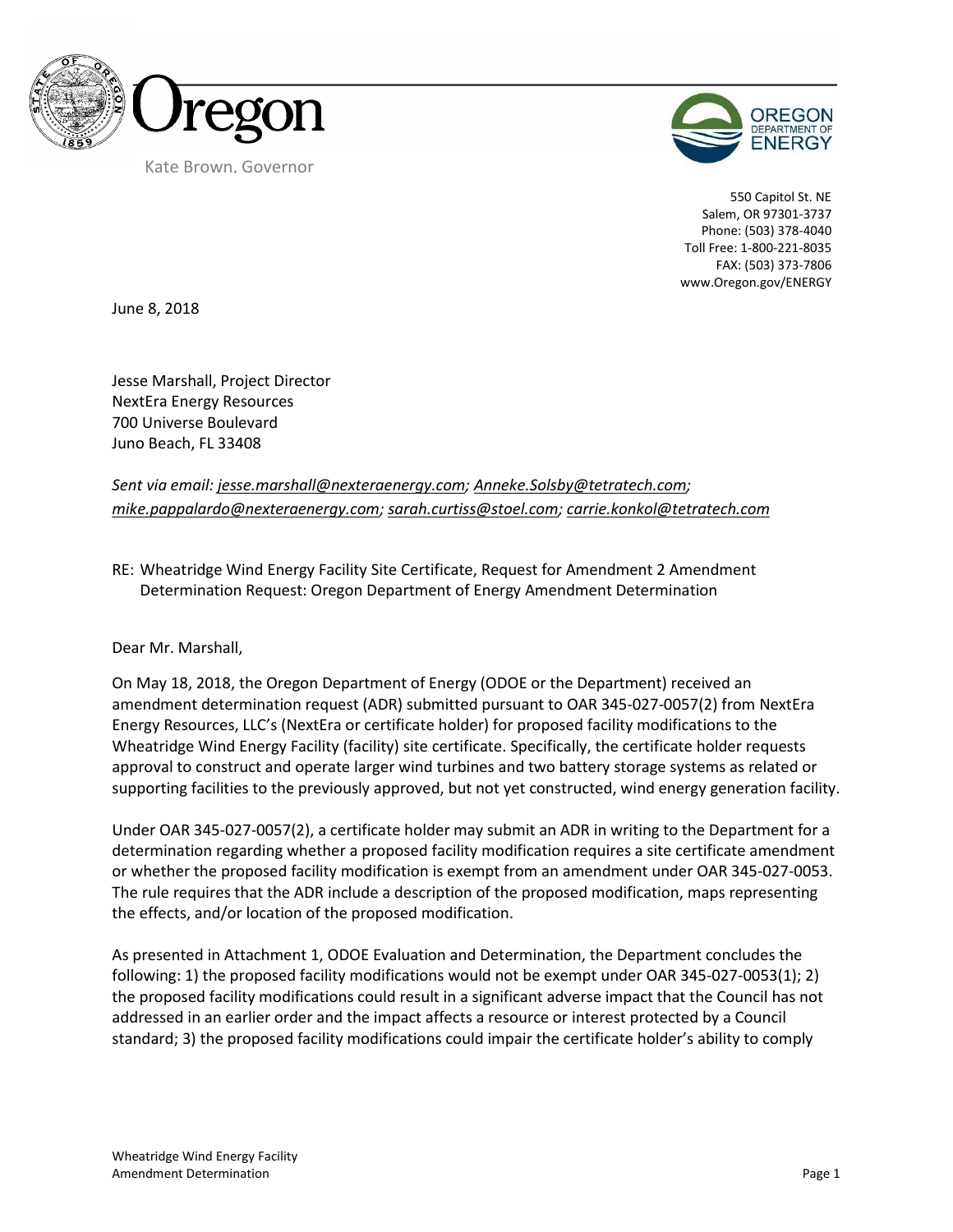with a site certificate condition; and 4) the proposed facility modifications could require a new or change to a condition in the site certificate.

Additionally, OAR 345-027-0057(6) allows that, at the request of the certificate holder or an Energy Facility Siting Council (EFSC or Council) member, the Department's determination must be referred to the Council for concurrence, modification, or rejection. In compliance with this rule, on June 8, 2018 the Department provided its determination and informed the Council of its rights under the rule. Should NextEra or a Council member request staff's determination to be reviewed by the Council, the determination would go before EFSC at the next available Council meeting. Please inform the Department no later than close of business on Tuesday June 12, 2018 if NextEra requests to refer the Department's amendment determination to Council.

If you have any questions, please do not hesitate to contact me.

Sincerely,

reh Esterson

Sarah Esterson, Siting Analyst Oregon Department of Energy E: sarah.esterson@oregon.gov P: (503) 373-7945

## **Attachment: ODOE Evaluation and Determination**

#### **cc (via e-mail distribution)**

Todd Cornett, Oregon Department of Energy Maxwell Woods, Oregon Department of Energy Jesse Ratcliffe, Oregon Department of Justice Patrick Rowe, Oregon Department of Justice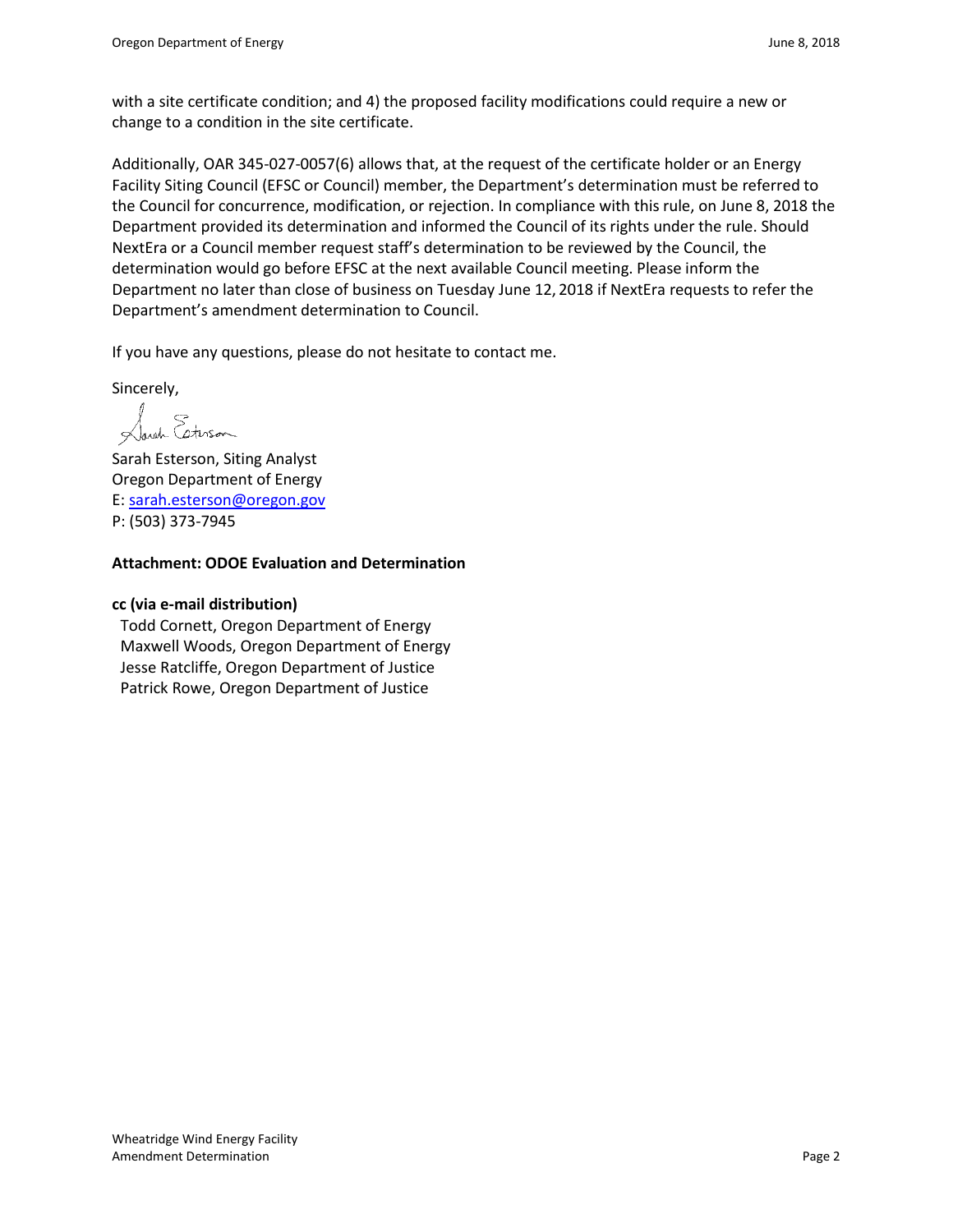**Attachment 1: ODOE Evaluation and Determination**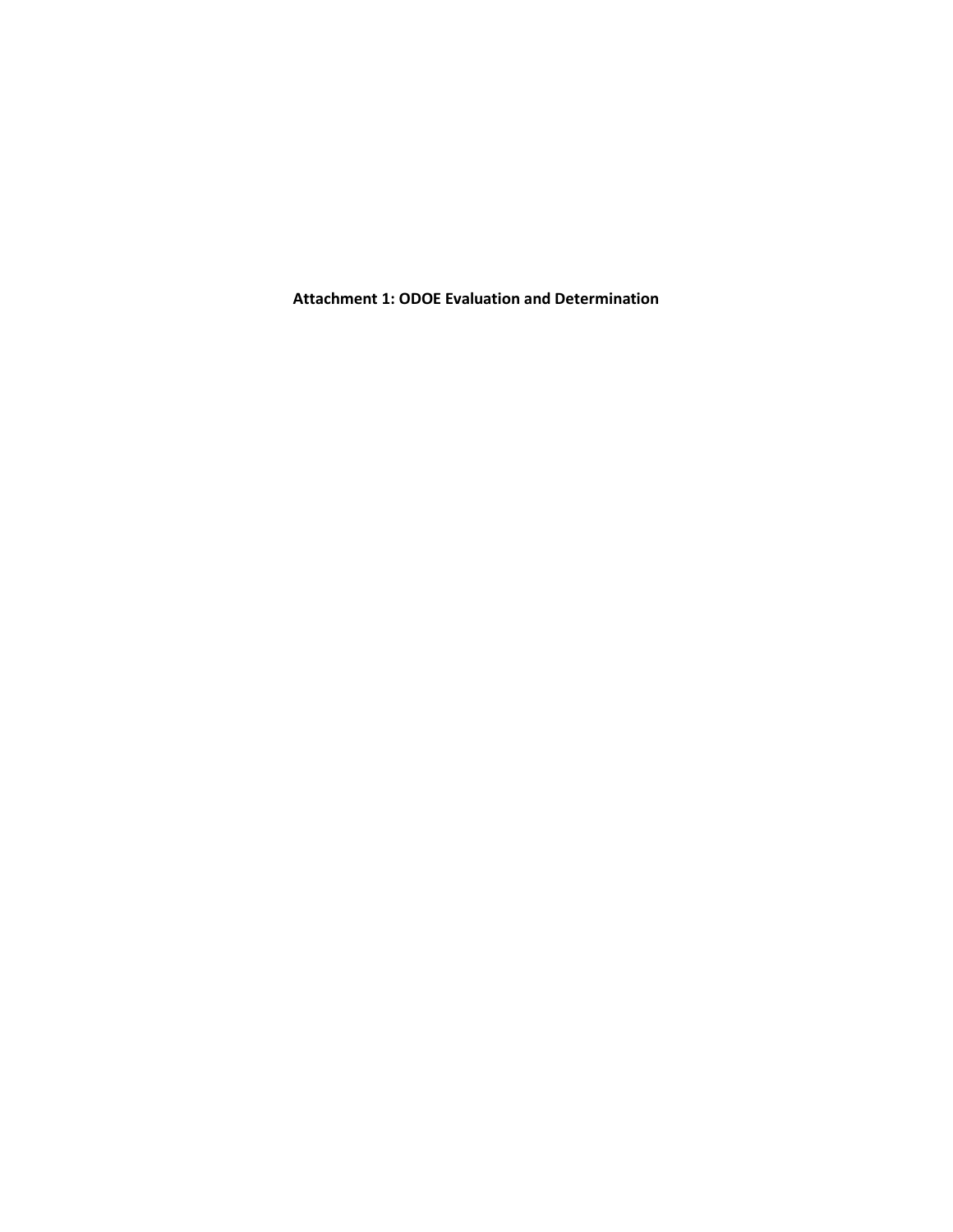### **Description of Proposed Facility Modifications**

The certificate holder requests approval to construct and operate larger wind turbines and two battery storage systems (20 and 30 megawatt (MW) systems) as related or supporting facilities to the energy facility (referred to as "proposed facility modifications"). The proposed larger wind turbines would change the previously approved turbine dimensions including: increase turbine hub height (278 to 291.3 feet), increase maximum blade tip height (476 to 499.7 feet), increase maximum blade length (197 to 204.1 feet), lower the minimum ground clearance (83 to 70.5 feet), and increase rotor diameter (393 to 416.7 feet).

The proposed battery storage systems would consist of lithium-ion batteries contained in a building or series of modular containers and would include approximately 18 inverters and associated step-up transformers, as well as interconnecting facilities (control house, protective device and power transformer). The proposed battery storage systems may include ground-level cooling equipment, power conditioning systems, distribution and auxiliary transformers. The proposed battery storage systems would be located adjacent to the previously approved substation and operation and maintenance building sites and would each result in up to 5 acres of new permanent disturbance. As presented in Figure 1 below, the battery storage container dimensions for the 20 MW system would be approximately 80-feet in length by 100-feet in width by 15-feet in height; and the 30 MW system would be approximately 190-feet in length by 100-feet in width by 15-feet in height.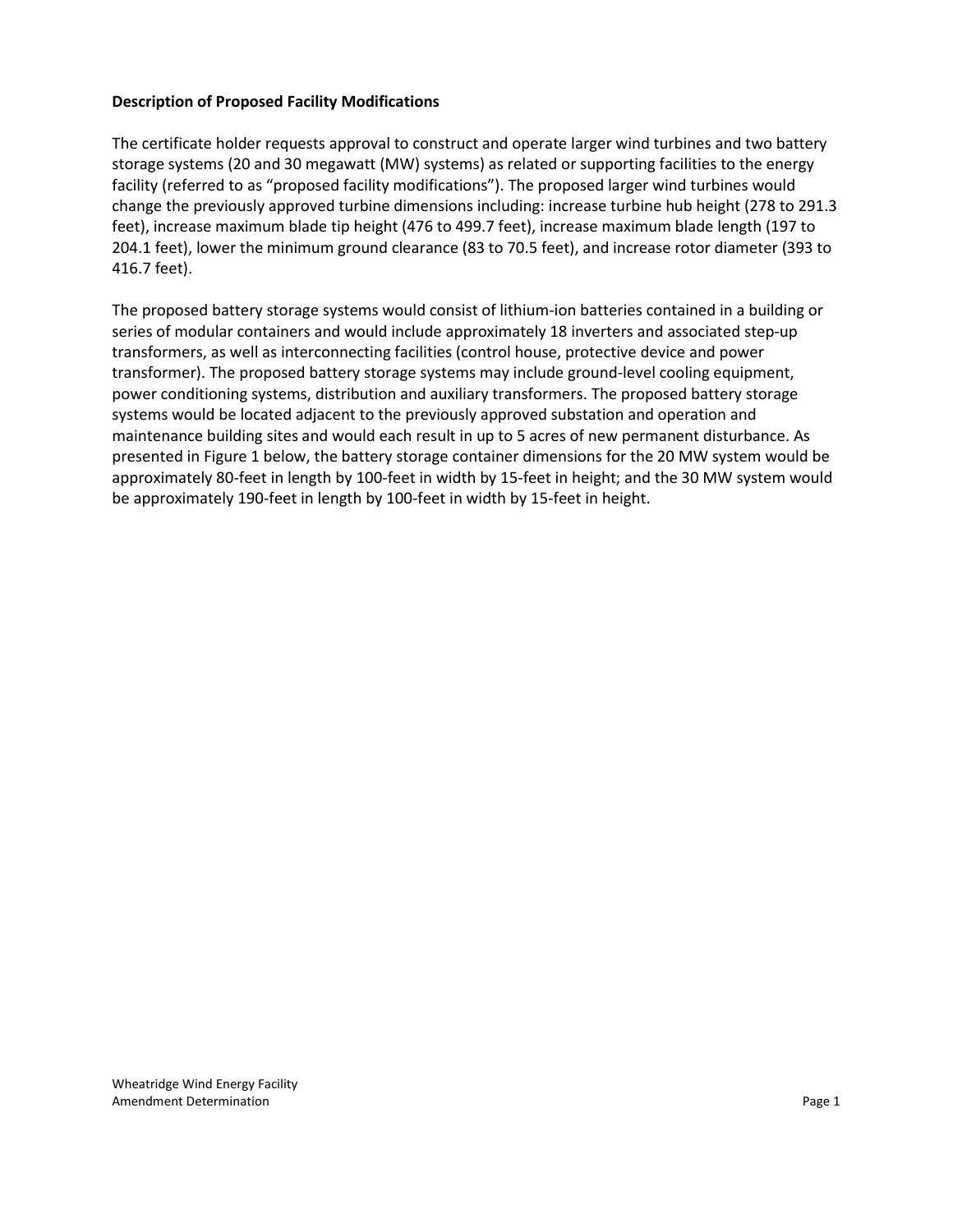

**Figure 1: Proposed Battery Storage System Footprint and Elevation**

Wheatridge Wind Energy Facility Amendment Determination **Page 2** Page 2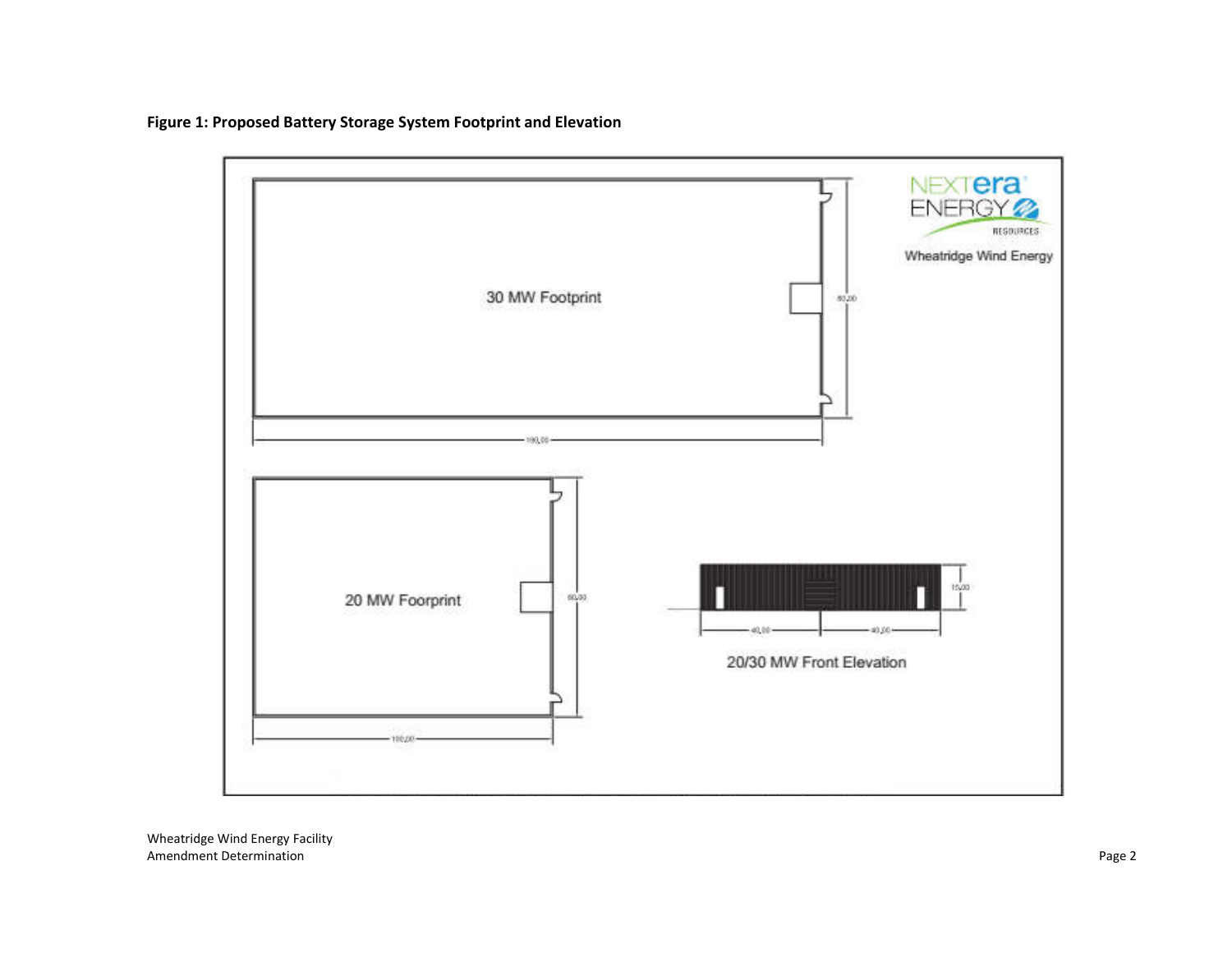## **Evaluation of Amendment Exemption (OAR 345-027-0053)**

Changes exempt from requiring a site certificate amendment are specified in Oregon Administrative Rule (OAR) 345-027-0053. Specifically, OAR 345-027-0053(1) states,

*"An amendment to a site certificate is not required if the proposed change in the design, construction or operation of a facility is in substantial compliance with the terms and conditions of the site certificate, and is a change:* 

*1) To an electrical generation facility that would increase the electrical generating capacity and would not increase the number of electric generators at the site, change fuel type, increase fuel consumption by more than 10 percent or enlarge the facility site;..."*

In the amendment determination request (ADR), the certificate holder expresses a belief that the proposed facility modifications would be in substantial compliance with the terms of the site certificate, would not increase the number of electrical generators, would not change fuel type or fuel consumption, and would not enlarge the facility site; and requests that the Oregon Department of Energy (ODOE or Department) determine an amendment not be required for the proposed facility modifications based on the OAR 345-027-0053(1) exemption.

Based upon the evaluation of OAR 345-027-0050(4), as presented below, the Department concludes that: 1) the proposed facility modifications could result in a significant adverse impact that the Council has not addressed in an earlier order and the impact affects a resource or interest protected by a Council standard; 2) the proposed facility modifications could impair the certificate holder's ability to comply with a site certificate condition; and 3) the proposed facility modifications could require a new or change to a condition in the site certificate. For these reasons, based upon the analysis provided herein, the Department disagrees that the proposed facility modifications would satisfy the OAR 345- 027-0053 preamble requirement that the design, construction and operation of the proposed facility modification be in substantial compliance with the terms and conditions of the site certificate.

Furthermore, the OAR 345-027-0053(1) exemption criteria applies to an energy facility proposing to increase its electrical generating capacity, where specific limitations can be demonstrated. The Department disagrees with the certificate holder's inverse argument of the applicability of OAR 345- 027-0053(1) suggesting that because the proposed facility modifications would not increase the number of electric generators at the site, change fuel type, increase fuel consumption by more than 10 percent, or enlarge the site, that the proposed facility modifications, which would also not increase the electrical generating capacity, would therefore satisfy the exemption criteria. OAR 345-027-0053(1) applies specifically to "a change to an electrical generation facility that would increase the electrical generating capacity;" this exemption would not apply to the proposed facility modifications. Additionally, the OAR 345-027-0053 preamble requirement and sub(1) must both be satisfied in order to meet the exemption criteria, which the Department does not consider to have been demonstrated.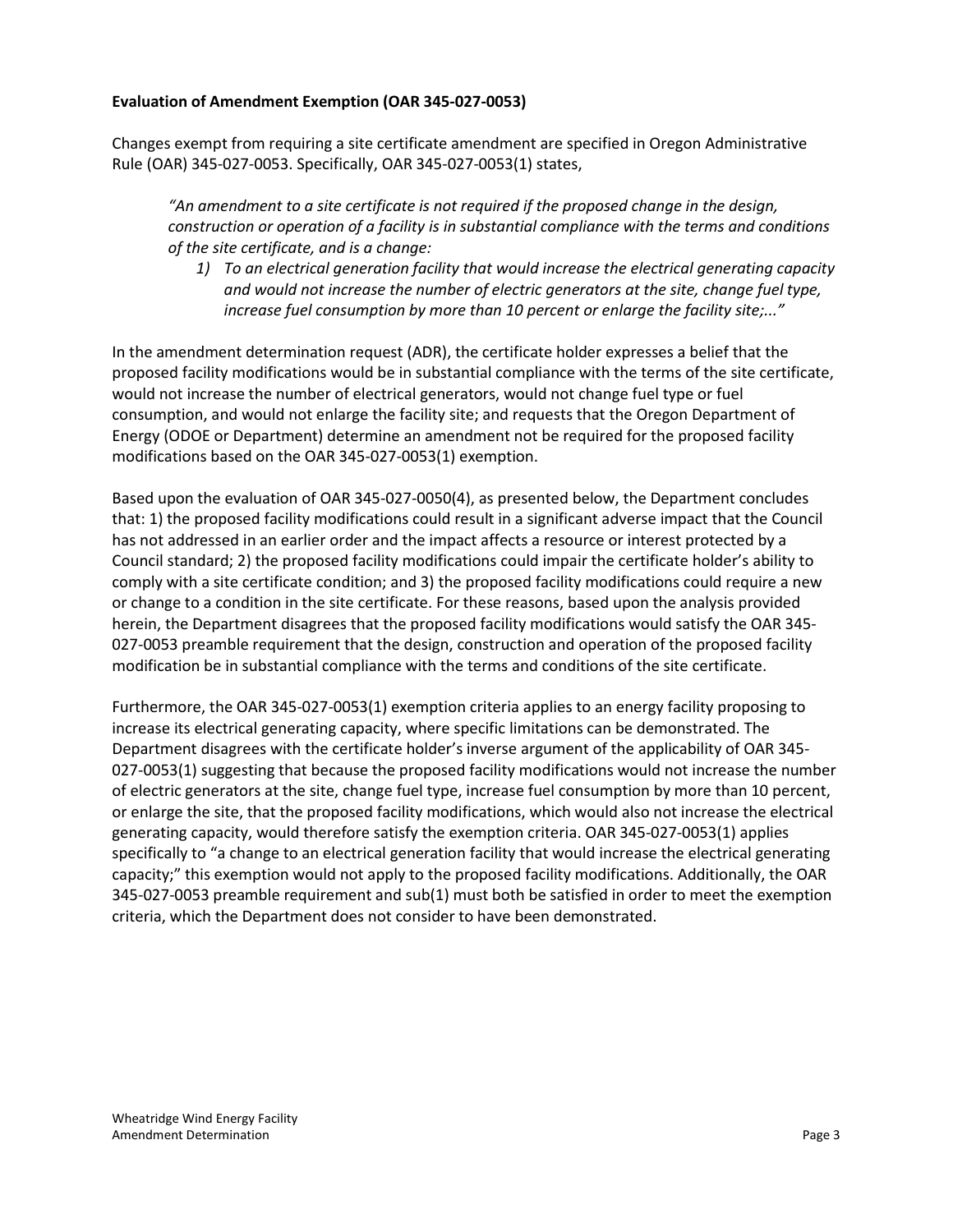### **Evaluation of Amendment Determination Request and Applicable Council Standards**

OAR 345-027-0050(4) contains the criteria used by the Department and the Energy Facility Siting Council (EFSC or Council) to determine when a proposed modification requires a site certificate amendment. The certificate holder's May 18, 2018 ADR includes an assessment of each criteria contained in the rule. The rule states:

*OAR 345-027-0050(4): …[T]he certificate holder must submit a request to amend the site certificate to design, construct or operate a facility in a manner different from the description in the site certificate if the proposed change:* 

- *(a) Could result in a significant adverse impact that the Council has not addressed in an earlier order and the impact affects a resource protected by Council standards;*
- *(b) Could impair the certificate holder's ability to comply with a site certificate condition; or*
- *(c) Could require a new condition or a change to a condition in the site certificate*

An ADR affirming any of the above criteria would result in a determination that a site certificate amendment is required. If the Department's review of the ADR affirms that none of the above criteria would be met, the proposed modifications could be completed without an amendment of the site certificate.

In order to evaluate whether a site certificate amendment was required, the certificate holder provided a compliance evaluation of the proposed facility modifications for all standards within a preliminary request for amendment (pRFA). The Department notes the challenge of evaluating a pRFA in conjunction with an ADR and underscores the importance of evaluating the adequacy of information necessary for the Council to make findings or to impose conditions necessary to satisfy the requirements of an applicable law or Council standard, as required for the "completeness" review, within the amendment process. While the certificate holder presumes that the information included in the preliminary request for amendment 2 (pRFA2) resolves the OAR 345-027-0050(4) questions of whether the proposed facility modifications "would" result in impacts, the Department bases its review of whether an amendment is required on the likelihood that the proposed facility modifications "could" result in impacts. If the Department makes this affirmative decision that a proposed facility modification "could" result in impacts, the impact assessment would be conducted as part of the amendment review process, and not as part of the ADR review.

## *Evaluation Under OAR 345-027-0050(4)(a)*

## *Proposed Battery Storage Systems*

**General Standard of Review (OAR 345-022-0000)**: The Council's General Standard of Review requires the Council to find that a preponderance of evidence on the record supports the conclusion that the proposed facility modifications comply with the requirements of EFSC statutes and the siting standards adopted by the Council and that the proposed facility modifications comply with all other Oregon statutes and administrative rules applicable to the issuance of an amended site certificate for the facility. In pRFA2, the certificate holder refers to requirements and regulations, and provides general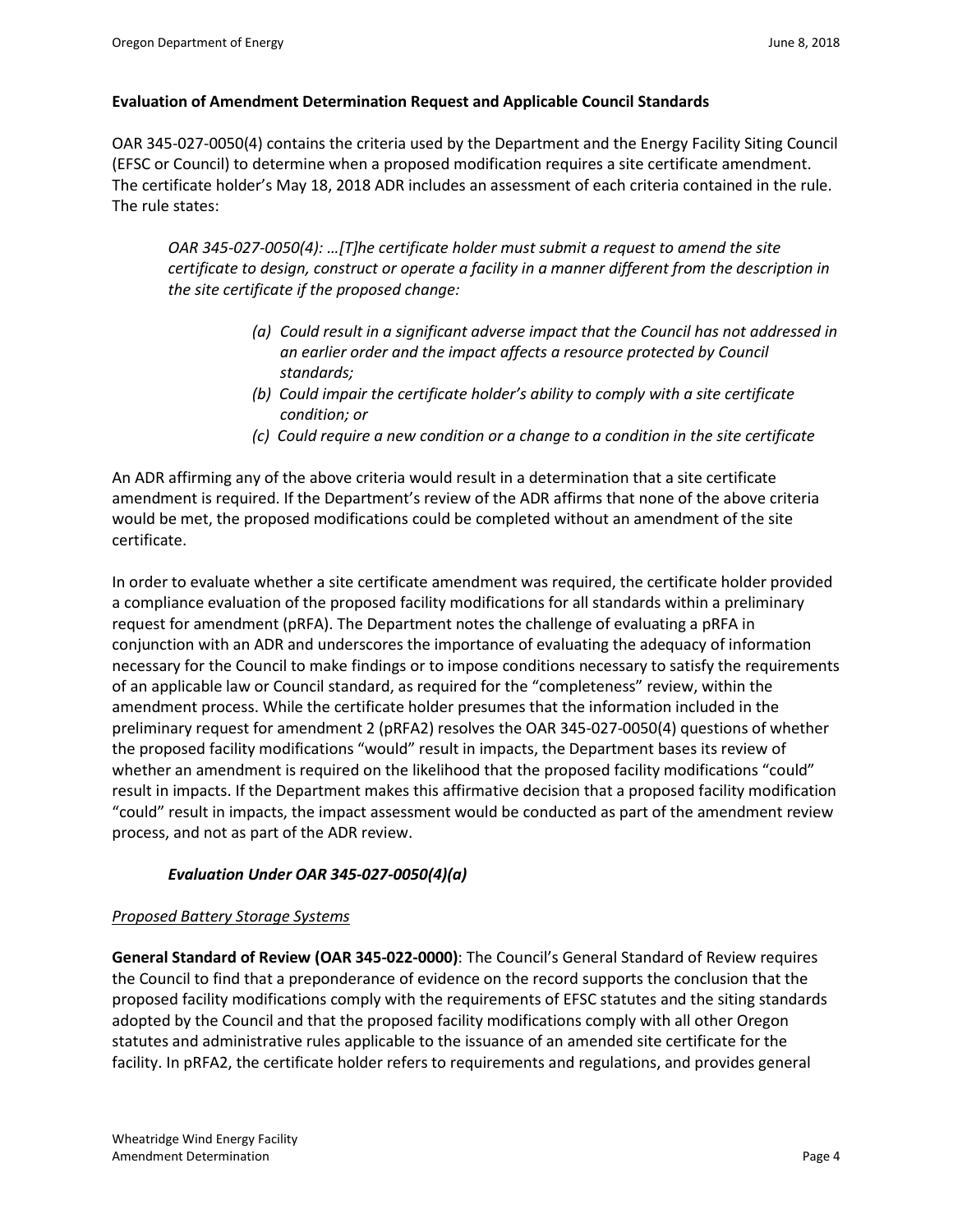references to county building codes and 2014 Oregon Structural Specialty Code. The Department is uncertain of the local and state regulatory requirements applicable to the transport, use and disposal of the hazardous materials associated with the proposed battery storage systems. Because the lithium-ion batteries associated with the proposed battery storage systems represent a new source and quantity of hazardous material and waste not previously evaluated in the application for site certificate (ASC), the Department concludes that the proposed battery storage systems could result in a significant adverse impact that the Council has not addressed in an earlier order under the General Standard of Review.

**Organizational Expertise (OAR 345-022-0010):** The Council's Organizational Expertise standard requires the Council to find that the certificate holder can design, construct, operate and retire the facility in compliance with applicable site certificate conditions, Council standards, and in a manner that protects public health and safety. The certificate holder did not identify any previous experience in constructing, operating, or retiring battery storage systems or similar facilities. Additionally, based upon the general discussion included in pRFA2 regarding development of an Emergency Action Plan and adherence to requirements and regulations (including personnel training, safe interim storage, and segregation from other potential waste streams) to minimize the potential for safety hazards, the Department considers that the proposed battery storage systems could result in a significant adverse impact to public health and safety that the Council has not addressed in an earlier order under the Organizational Expertise standard.

**Retirement and Financial Assurance (OAR 345-022-0050):** The Council's Retirement and Financial Assurance standard requires the Council to find that the facility site can be restored to a useful, nonhazardous condition at the end of the facility's useful life, should either the certificate holder stop construction or should the facility cease to operate. In addition, it requires a demonstration that the applicant (certificate holder) can obtain a bond or letter of credit in an amount satisfactory the Council to restore the site to a useful, non-hazardous condition. The certificate holder identifies that the proposed battery storage systems would result in transport, use and disposal of a new source of hazardous waste, not previously considered in the ASC. Because the operation of proposed battery storage system could result in site contamination in the event of an emergency and because retirement of battery storage systems was not previously evaluated in the ASC, the Department considers that the proposed battery storage systems could result in a significant adverse impact that the Council has not addressed in an earlier order under the Council's Retirement and Financial Assurance standard.

**Public Services (OAR 345-022-0120):** The Council's Public Services standard requires the Council to identify likely significant adverse impacts on the ability of public and private service providers to supply sewer and sewage treatment, water, stormwater drainage, solid waste management, housing, traffic safety, police and fire protection, health care, and schools. The certificate holder identifies that operation and maintenance activities associated with the proposed battery storage systems would result in disposal of spent or non-operational lithium-ion batteries, representing a new source of hazardous waste, not previously considered in the ASC. The Department acknowledges the certificate holder's representation that "licensed third-party battery suppliers will be responsible for transporting batteries to and from the Project in accordance with applicable regulations.."; however, regardless of the licensed entity intended to transport the batteries, because the hazardous materials and associated hazardous waste would be generated during operation of the facility, and these hazardous materials could impact the ability of solid waste management facilities to provide public services, the Department considers that the proposed battery storage systems could result in a significant adverse impact that the Council has not addressed in an earlier order under the Public Services standard.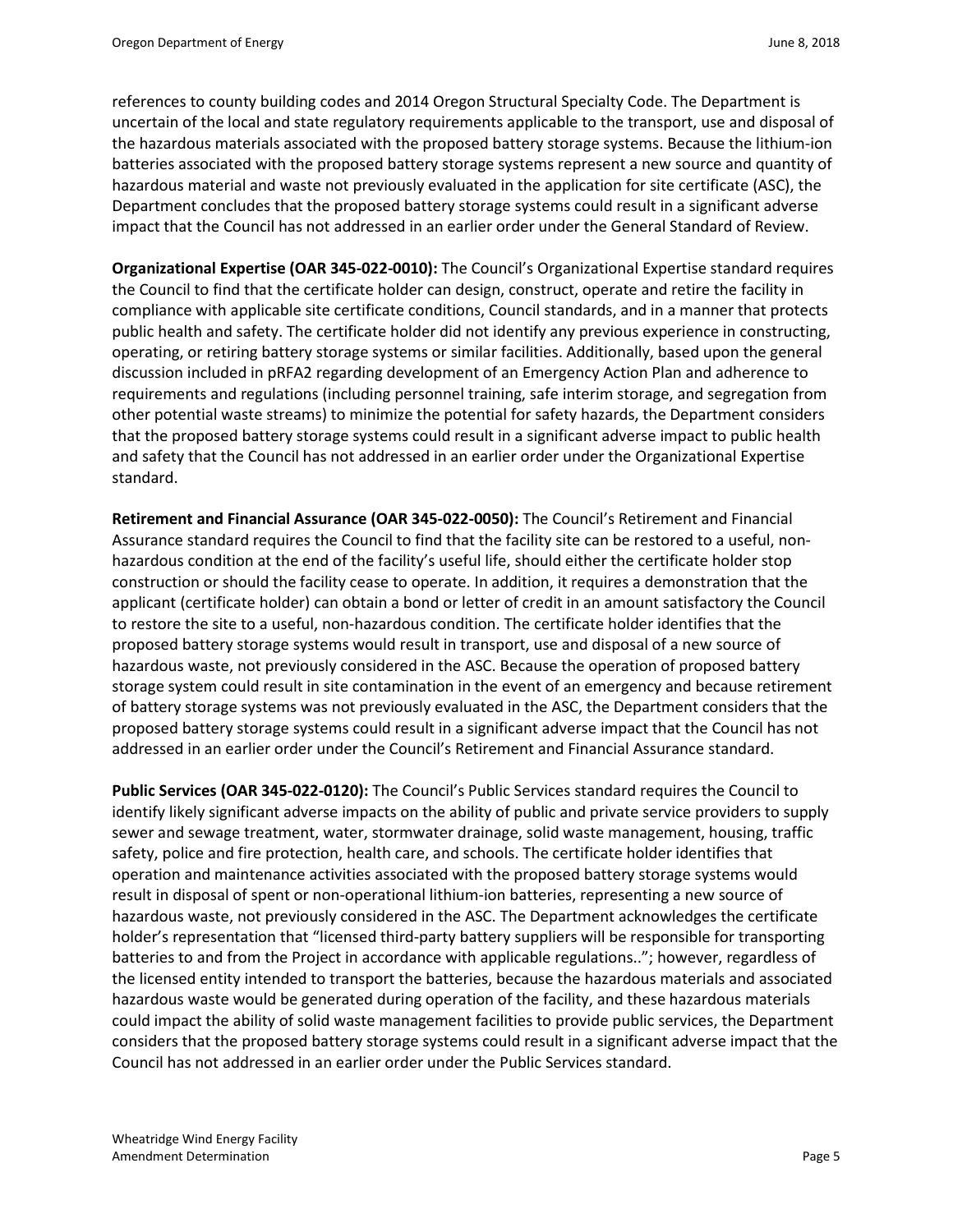**Waste Minimization (OAR 345-022-0120):** The Waste Minimization standard requires the Council to find that the certificate holder will minimize the generation of solid waste and wastewater, and that the waste generated will be managed to result in minimal adverse impacts on surrounding and adjacent areas. The certificate holder identifies that operation and maintenance activities associated with the proposed battery storage systems would result in onsite management of a new source of hazardous waste not previously evaluated in the ASC, from spent or non-operational lithium-ion batteries. The Department acknowledges the certificate holder's general reference to adherence to requirements and regulations, safe interim storage and segregation from other potential waste streams. However, because the proposed battery storage systems represent a new source and quantity of hazardous materials not previously evaluated in the ASC, the Department considers that the proposed battery storage systems could result in a significant adverse impact from onsite generation and storage of hazardous waste that the Council has not addressed in an earlier order under the Waste Minimization standard and the impact could adversely impact surrounding and adjacent areas.

#### *Proposed Larger Wind Turbines*

**Organizational Expertise (OAR 345-022-0010):** The Council's Organizational Expertise standard requires the Council to find that the certificate holder can design, construct, operate and retire the facility in compliance with applicable site certificate conditions, Council standards, and in a manner that protects public health and safety. The proposed larger turbines would increase the hub height from 278 to 291.3 feet. The proposed increase in hub height could impact the certificate holder's ability to operate the facility in a manner that protects public health and safety related to worker safety and high-angle/tower rescue. Therefore, the Department considers that the proposed larger turbines could result in a significant adverse public health and safety impact that the Council has not addressed in an earlier order under the Organizational Expertise standard.

**Public Health and Safety Standards for Wind Energy Facilities (OAR 345-024-0010):** The Public Health and Safety Standard for Wind Energy Facilities requires the Council to evaluate the certificate holder's proposed measures to exclude members of the public from close proximity to the turbine blades and electrical equipment, and their ability to design, construct, and operate the facility to prevent structural failure of the tower or blades and to provide sufficient safety devices to warn of failure. The proposed larger wind turbines would: lower the minimum blade tip clearance from 83 to 70.5-feet; increase the maximum blade tip height from 476 to 499.7-feet; and, increase the maximum rotor diameter from 393 to 416.7-feet. The referenced changes in turbine specifications could impact the certificate holder's ability to design, construct and operate the turbines to exclude members of the public, including aircraft and farm equipment operators within the surrounding area, from close proximity to the turbine blades. Therefore, the Department considers that the proposed larger turbines could result in a significant adverse impact to public health and safety that the Council has not addressed in an earlier order under the Public Health and Safety Standards for Wind Energy Facilities standard.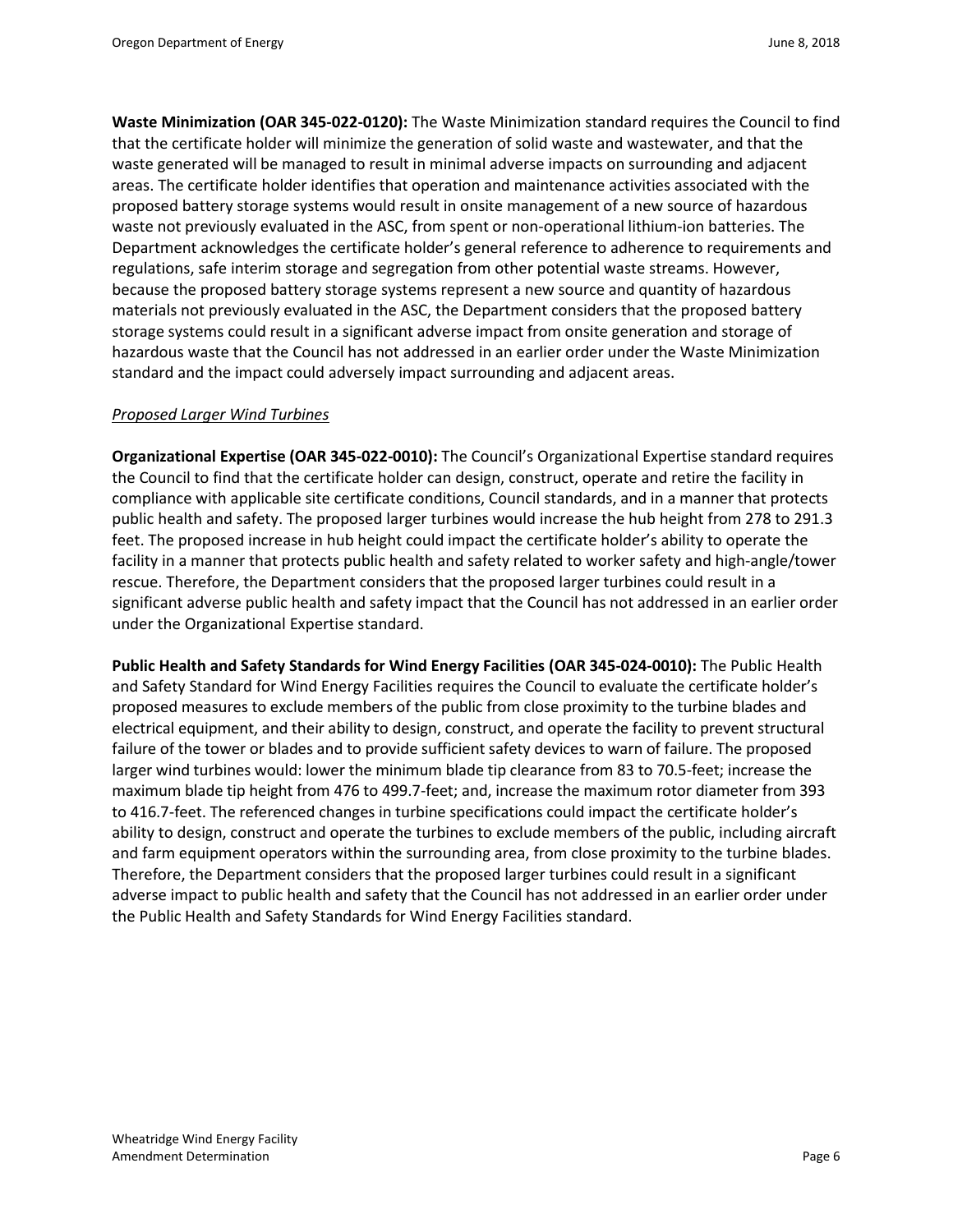## *Evaluation Under OAR 345-027-0050(4)(b) and (c)*

The second and third factors under OAR 345-027-0050(4) would require a site certificate amendment if the proposed change "could impair the certificate holder's ability to comply with a site certificate condition" or "could require a new condition or a change to a condition in the site certificate." Based on the Department's evaluation of OAR 345-027-0050(4)(b) and (c), construction and operation of the proposed larger turbines and battery storage systems could impact the certificate holder's ability to comply with or could require a change of existing site certificate conditions GEN-GS-03, PRO-SP-01, and OPR-PS-03. The Department's evaluation of OAR 345-027-0050(4)(b)-(c) is summarized below. It is noted that this is an initial list, not an exhaustive list, of conditions that may need to be amended. Additionally, during its review of the pRFA, it may be determined by the Department or Council that new site certificate conditions are required to maintain compliance with the applicable standards and rules.

## **Condition GEN-GS-03**

Condition GEN-GS-03 contains the OAR 345-025-0006 mandatory condition language and states,

*The certificate holder shall design, construct, operate and retire the facility:*

- *(a) Substantially as described in the site certificate;*
- *(b) In compliance with the requirements of ORS Chapter 469, applicable Council rules, and applicable state and local laws, rules and ordinances in effect at the time the site certificate is issued; and*
- *(c) In compliance with all applicable permit requirements of other state agencies.*

## *Proposed Larger Turbines*

Condition GEN-GS-03(a) requires the certificate holder to design, construct, operate and retire the facility substantially as described in the site certificate. The Department considers the facility description within the site certificate and the evaluation under OAR 345-027-0050(4) to establish whether the proposed changes would result in a substantial deviation from the design, construction and operation as described in the ASC and represented in the site certificate.

As represented in pRFA2, in the red-line version of the draft amended site certificate, the certificate holder requests to modify the turbine specifications identified within Section 3.0 *Facility Description* of the site certificate including the specifications for blade length, hub height, rotor diameter, and total tower height. This change requires a site certificate amendment. The Department agrees with the certificate holder's representation that the ASC evaluated turbines with a maximum total turbine tower height of 525-feet, specifically related to its potential visual impacts reviewed under the Council's Protected Areas, Recreation, and Scenic Resources standards. Because Section 3.0 *Facility Description* of the site certificate includes specific turbine dimensions and because the potential impacts of those dimensions, not solely limited to visual impacts from total turbine tower height, should necessarily be evaluated under the Council's Fish and Wildlife Habitat, Public Health and Safety Standards for Wind Energy Facilities, and Public Services standards, the Department considers that the proposed larger turbines could result in a substantial deviation in the design, construction and operation of the facility and therefore could impair the certificate holder's ability to comply with Condition GEN-GS-03(a).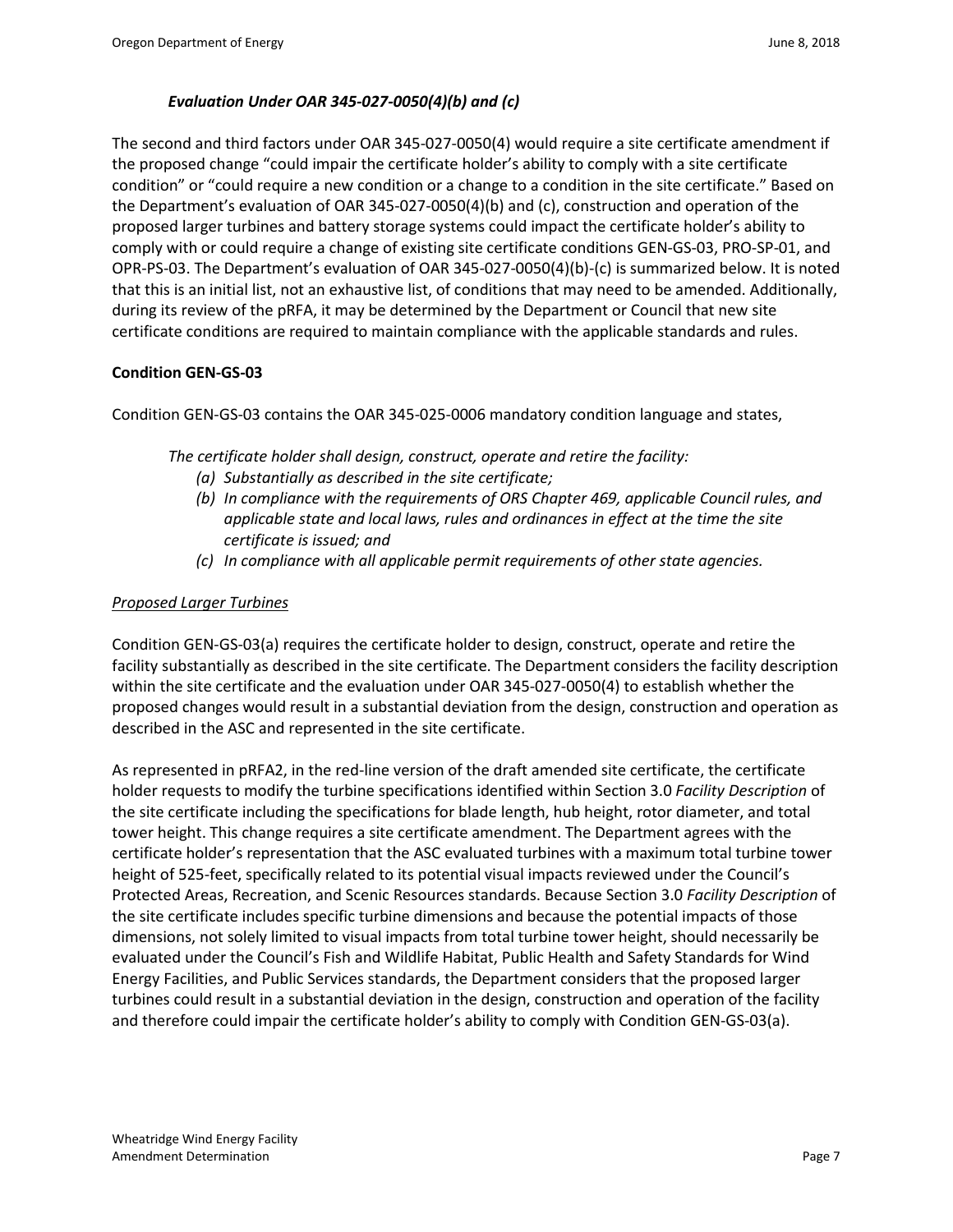# *Proposed Battery Storage Systems*

Condition GEN-GS-03(b) requires the certificate holder to design, construct, operate and retire the facility in compliance with applicable permit and regulatory requirements. Based on review of pRFA2, the Department is uncertain of the applicable state and local laws, and rules and ordinances that would apply to the proposed battery storage systems and how the certificate holder intends to demonstrate compliance. The Department acknowledges that pRFA2 includes general references to Morrow and Umatilla County building codes, the 2014 Oregon Structural Specialty Code, and federal requirements; but, pRFA2 does not present applicable state and local requirements, based on legal citation, nor provide the certificate holder's specific compliance demonstration. Therefore, the Department concludes that the proposed battery storage systems could impair the certificate holder's ability to comply with Condition GEN-GS-03(b).

## **Condition PRO-SP-01 and Condition OPR-PS-03**

## *Proposed Battery Storage Systems*

Condition PRO-SP-01 states,

*"Prior to beginning facility operation, the certificate holder shall provide the department a copy of a DEQ-approved operational SPCC plan, if determined to be required by DEQ. If an SPCC plan is not required by DEQ, the certificate holder shall prepare and submit to the department for review and approval an operational Spill Prevention and Management plan. The Spill Prevention and Management Plan shall include at a minimum the following procedures and BMPs:*

- *Procedures for oil and hazardous material emergency response consistent with OAR 340, Division 142*
- *Procedures demonstrating compliance with all applicable local, state, and federal environmental laws and regulations for handling hazardous materials used onsite in a manner that protects public health, safety, and the environment*
- *Current inventory (type and quantity) of all hazardous materials stored onsite, specifying the amounts at each O&M building*
- *Restriction limiting onsite storage of diesel fuel or gasoline*
- *Requirement to store lubricating and dielectric oils in quantities equal to or greater than 55-gallons in qualified oil-filled equipment*
- *Preventative measures and procedures to avoid spills o Procedures for chemical storage o Procedures for chemical transfer o Procedures for chemical transportation o Procedures for fueling and maintenance of equipment and vehicles o Employee training and education*
- *Clean-up and response procedures, in case of an accidental spill or release*
- *Proper storage procedures*
- *Reporting procedures in case of an accidental spill or release"*

Condition PRO-SP-01 requires the certificate holder to develop an operational spill prevention countermeasure and control plan, or spill prevention and management plan. Because the proposed